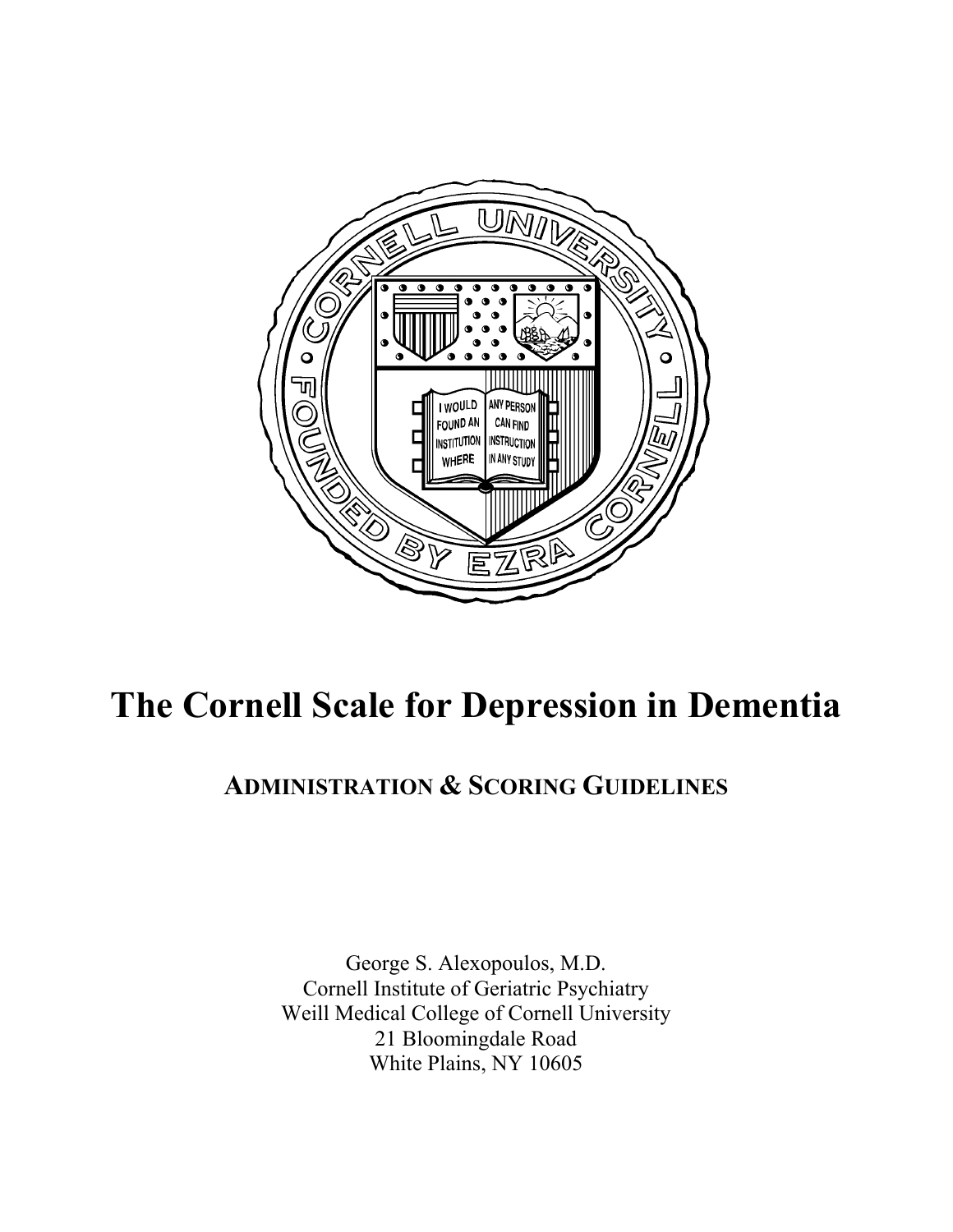#### **The Cornell Scale for Depression in Dementia Administration & Scoring**

**The Cornell Scale for Depression in Dementia (CSDD)** was specifically developed to assess signs and symptoms of major depression in patients with dementia. Because some of these patients may give unreliable reports, the CSDD uses a comprehensive interviewing approach that derives information from the patient and the informant. Information is elicited through two semi-structured interviews; an interview with an informant and an interview with the patient. Based on these interviews, the interviewer can score the CSDD by assigning a preliminary score to each item of the scale on the basis of the informant's report in the "Informant" column. The next step is for the rater to interview the patient using the Cornell scale items as a guide. The interviews focus on depressive symptoms and signs occurring during the week preceding the interview. Many of the items during the patient interview can be filled after direct observation of the patient. If there are discrepancies in ratings generated from the informant and the patient interviews, the rater should re-interview both the informant and the patient to resolve the discrepancies. The final ratings of the CSDD items represent the rater's clinical impression rather than the responses of the informant or the patient. The CSDD takes approximately 20 minutes to administer.

Each item is rated for severity on a scale of 0-2 (0=absent, 1=mild or intermittent, 2=severe). The item scores are added. Scores above 10 indicate a probable major depression. Scores above 18 indicate a definite major depression. Scores below 6 as a rule are associated with absence of significant depressive symptoms.

# **INTERVIEW WITH THE INFORMANT**

**Who qualifies as an Informant?** Informants should know and have frequent contact with the patient. Reliable informants can include nursing staff for patients in the hospital and nursing homes or a family member for outpatients.

The informant interview should be conducted first. The interviewer should ask about any change in symptoms of depression over the prior week. The rater should complete each item on the scale. The rater can expand on the descriptions of the symptoms in order to help the informant understand each item.

**Interview Instructions:** I am going to ask you questions about how your relative has been feeling **during the past week**. I am interested in changes you have noticed and the duration of these changes.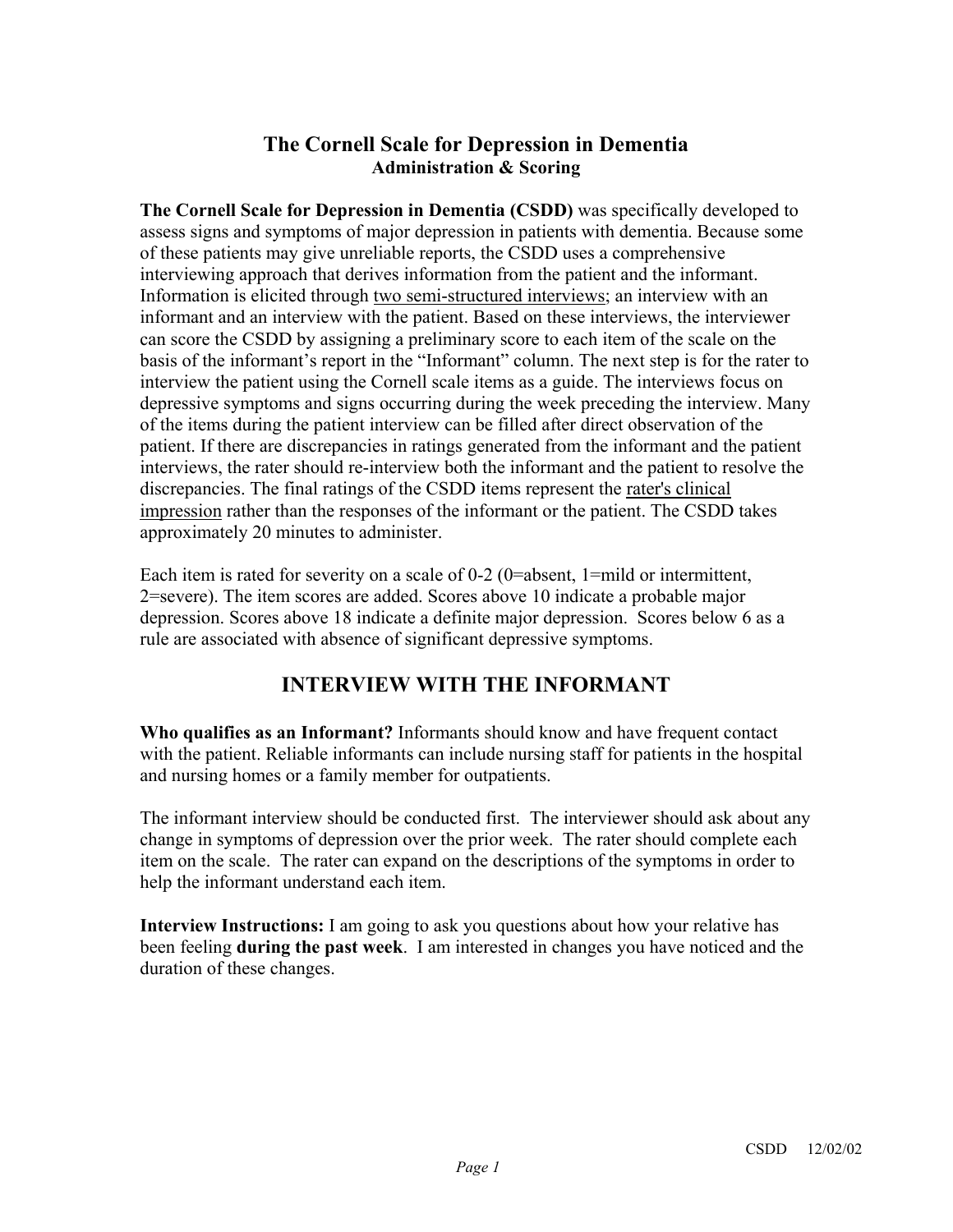# **A. Mood Related Signs**

- **1. Anxiety:** *(anxious expression, ruminations, worrying)* Has your relative been feeling anxious this past week? Has s/he been worrying about things s/he may not ordinarily worry about, or ruminating over things that may not be that important? Has your relative had an anxious, tense, distressed or apprehensive expression?
- **2. Sadness:** *(sad expression, sad voice, tearfulness)* Has your relative been feeling down, sad, or blue this past week? Has s/he been crying at all? How many days out of the past week has s/he been feeling like this? For how long each day?
- **3. Lack of reactivity to pleasant events:** If a pleasant event were to occur today (i.e., going out with spouse, friends, seeing grandchildren), would your relative be able to enjoy it fully, or might his/her mood get in the way of his/her interest in the event or activity? Does your relative's mood affect any of the following:
	- his/her ability to enjoy activities that used to give him/her pleasure?
	- his/her surroundings?
	- his/her feelings for family and friends?
- **4. Irritability:** *(easily annoyed, short tempered)* Has your relative felt short-tempered or easily annoyed this past week? Has s/he been feeling irritable, impatient, or angry this week?

#### **B. Behavioral Disturbance**

- **5. Agitation:** *(restlessness, handwringing, hairpulling)* Has your relative been so fidgety or restless this past week that s/he was unable to sit still for at least an hour? Was your relative so physically agitated that you or others noticed it? Agitation may include such behaviors as playing with one's hands, hair, hand-wringing, hair-pulling, and/or lip-biting: have you observed any such behavior in your relative during the past week?
- **6. Retardation:** *(slow movements, slow speech, slow reactions)* Has your relative been talking or moving more slowly than is normal for him/her? This may include:
	- slowness of thoughts and speech
	- delayed response to your questions
	- decreased motor activity and/or reactions.
- **7. Multiple physical complaints:** In the past week, has your relative had any of the following physical symptoms? (in excess of what is normal for him/her):
	- indigestion?
- joint pain?
- sweating?

• constipation?

• stomach cramps?

- backaches?
- headaches?
- diarrhea?
- muscles aches?
	-
- frequent urination? hyperventilation (shortness of breath)?

• heart palpitations?

• belching?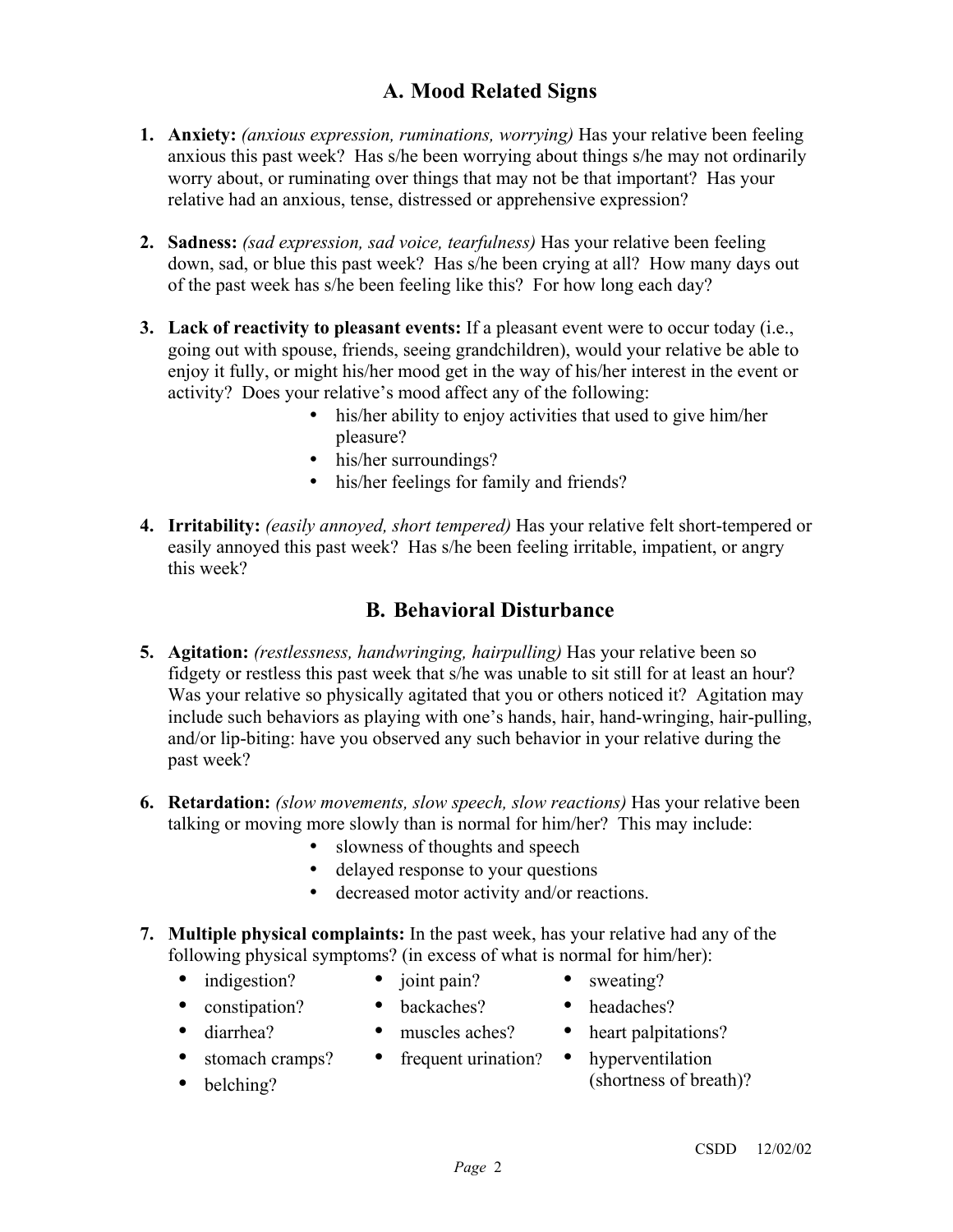If you have observed any of these physical symptoms, how much have these things been bothering your relative? How severe have the symptoms gotten? How often have they occurred in the past week?

*Rating guideline: Do not rate symptoms that are side effects from medications or those symptoms that are only related to gastrointestinal ailments.* 

**8. Acute Loss of interest:** *(less involved in usual activities)* How has your relative been spending his/her time this past week (not including work and chores)? Has your relative felt interested in his/her usual activities and hobbies? Has your relative spent any *less* time engaging in these activities?

If s/he is *not* as interested, or has not been that engaged in activities during the past week: Has your relative had to push him/herself to do the things s/he normally enjoys? Has your relative *stopped* doing anything s/he used to do? Can s/he look forward to anything or has s/he lost interest in many of the hobbies from which s/he used to derive pleasure?

*Rating guideline: Ratings of this item should be based on loss of interest during the past week. This item should be rated 0 if the loss of interest is long-standing (longer than 1 month) and there has been no worsening during the past month. This item should be rated 0 if the patient has not been engaged in activities because of physical illness or disability, or if the patient has persistent apathy associated with dementia.* 

# **C. Physical Signs**

**9. Appetite loss:** *(eating less than usual)* How has your relative's appetite been this past week compared to normal? Has it decreased at all? Has your relative felt less hungry or had to remind him/herself to eat? Have others had to urge or force him/her to eat?

 *Rating guideline: Rate 1 if there is appetite loss but still s/he is eating on his/her own. Rate 2 if eats only with others' encouragement or urging.* 

**10. Weight loss:** Has your relative lost any weight in the past month that s/he has not meant to or been trying to lose? (If not sure: are your relative's clothes any looser on him/her?) If weight loss is associated with present illness (i.e., not due to diet or exercise): how many pounds has s/he lost?

 *Rating guideline: Rate 2 if weight loss is greater than 5 lbs. in past month.* 

- **11. Lack of energy:** *(fatigues easily, unable to sustain activities score only if change occurred acutely, or in less than one month)* How has your relative's energy been this past week compared to normal? Has s/he been tired all the time? Has s/he asked to take naps because of fatigue? This week, has your relative had any of the following symptoms due to lack of energy only (*not* due to physical problems):
	- heaviness in limbs, back, or head?
	- felt like s/he is dragging through the day?

Has your relative been fatigued more easily this week?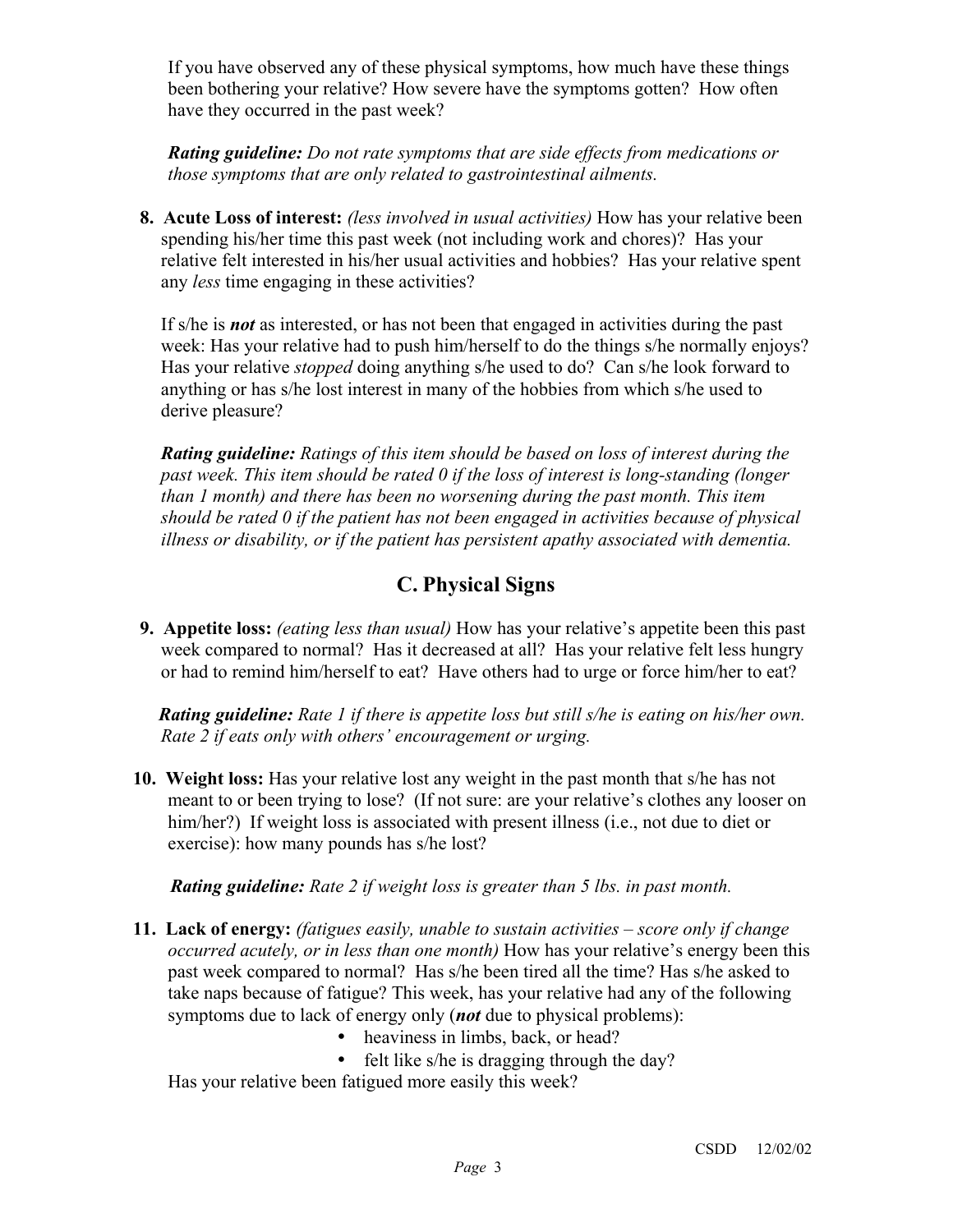*Rating guideline: Ratings of this item should be based on lack of energy during the week prior to the interview. This item should be rated 0 if the lack of energy is longstanding (longer than 1 month) and there has been no worsening during the past month.* 

# **D. Cyclic Functions**

**12. Diurnal variation of mood:** *(symptoms worse in the morning)* Regarding your relative's mood (his/her feelings and symptoms of depression), is there any part of the day in which s/he usually feels better or worse? (or does it not make any difference, or vary according to the day or situation?)

If *yes* to a difference in mood during the day: Is your relative's depression worse in the morning or the evening?

If worse in the morning: Is this a mild or a very noticeable difference?

*Rating guideline: Diurnal variation of mood is only rated for symptoms that are worse in the morning. Variation of mood in the evening can be related to sundowning in patients with dementia and should not be rated.* 

**13. Difficulty falling asleep:** *(later than usual for this individual)* Has your relative had any trouble falling asleep this past week? Does it take him/her longer than usual to fall asleep once s/he gets into bed (i.e., more than 30 min)?

*Rating guideline: Rate 1 if patient only had trouble falling asleep a few nights in the past week. Rate 2 if s/he has had difficulty falling asleep every night this past week.* 

**14. Multiple awakenings during sleep:** Has your relative been waking up in the middle of the night this past week? How long is s/he awake? If *yes*: does s/he get out of bed? Is this just to go to the bathroom and then s/he goes back to sleep?

*Rating guideline: Do not rate if waking is only to go to the bathroom and then is able to fall right back asleep. Rate 1 if sleep has only been restless and disturbed occasionally in the past week, and has not gotten out of bed (besides going to the bathroom). Rate 2 if s/he gets out of bed in the middle of the night (for reasons other than voiding), and/or has been waking up every night in the past week.* 

**15. Early morning awakenings:** *(earlier than usual for this individual)* Has your relative been waking up any earlier this week than s/he normally does (without an alarm clock or someone waking him/her up)?

If *yes*: how much earlier is s/he waking up than is normal for him/her? Does your relative get out of bed when s/he wakes up early, or does s/he stay in bed and/or go back to sleep?

*Rating guideline: Rate 1 if s/he wakes up on his/her own but then goes back to sleep. Rate 2 if s/he wakes earlier than usual and then gets out of bed for the day (i.e., s/he cannot fall back asleep).*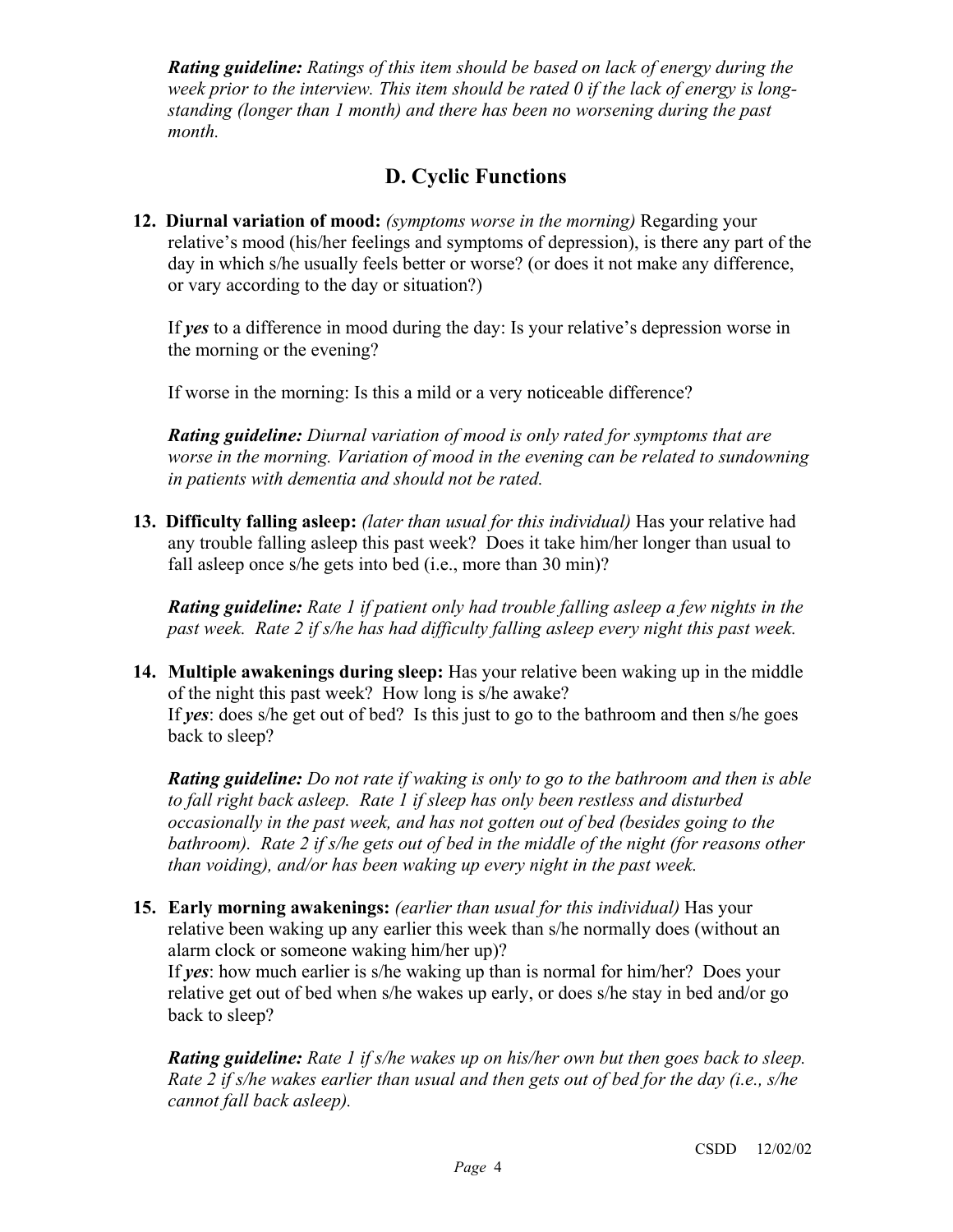#### **E. Ideational Disturbance**

**16. Suicide:** *(feels life is not worth living, has suicidal wishes, or makes suicide attempt)*  During the past week, has your relative had any thoughts that life is not worth living or that s/he would be better off dead? Has s/he had any thoughts of hurting or even killing him/herself?

*Rating guideline: Rate 1 for passive suicidal ideation (i.e., feels life isn't worth living but has no plan). Rate 2 for active suicidal wishes, and/or any recent suicide attempts, gestures, or plans. History of suicide attempt without current passive or active suicidal ideation is not scored.* 

**17. Self-depreciation:** *(self-blame, poor self-esteem, feelings of failure)* How has your relative been feeling about him/herself this past week? Has s/he been feeling especially critical of him/herself, feeling that s/he has done things wrong or let others down? Has s/he been feeling guilty about anything s/he has or has not done? Has s/he been comparing him/herself to others, or feeling worthless, or like a failure? Has s/he described him/herself as "no good" or "inferior"?

*Rating guideline: Rate 1 for loss of self-esteem or self-reproach. Rate 2 for feelings of failure, or statements that s/he is "worthless", "inferior", or "no good".* 

**18. Pessimism:** *(anticipation of the worst)* Has your relative felt pessimistic or discouraged about his/her future this past week? Can your relative see his/her situation improving? Can your relative be reassured by others that things will be okay or that his/her situation will improve?

*Rating guideline: Rate 1 if s/he feels pessimistic, but can be reassured by self or others. Rate 2 if feels hopeless and cannot be reassured that his/her future will be okay.* 

**19. Mood congruent delusions:** *(delusions of poverty, illness, or loss)* Has your relative been having ideas that others may find strange? Does your relative think his/her present illness is a punishment, or that s/he has brought it on him/herself in some irrational way? Does your relative think s/he has less money or material possessions than s/he really does?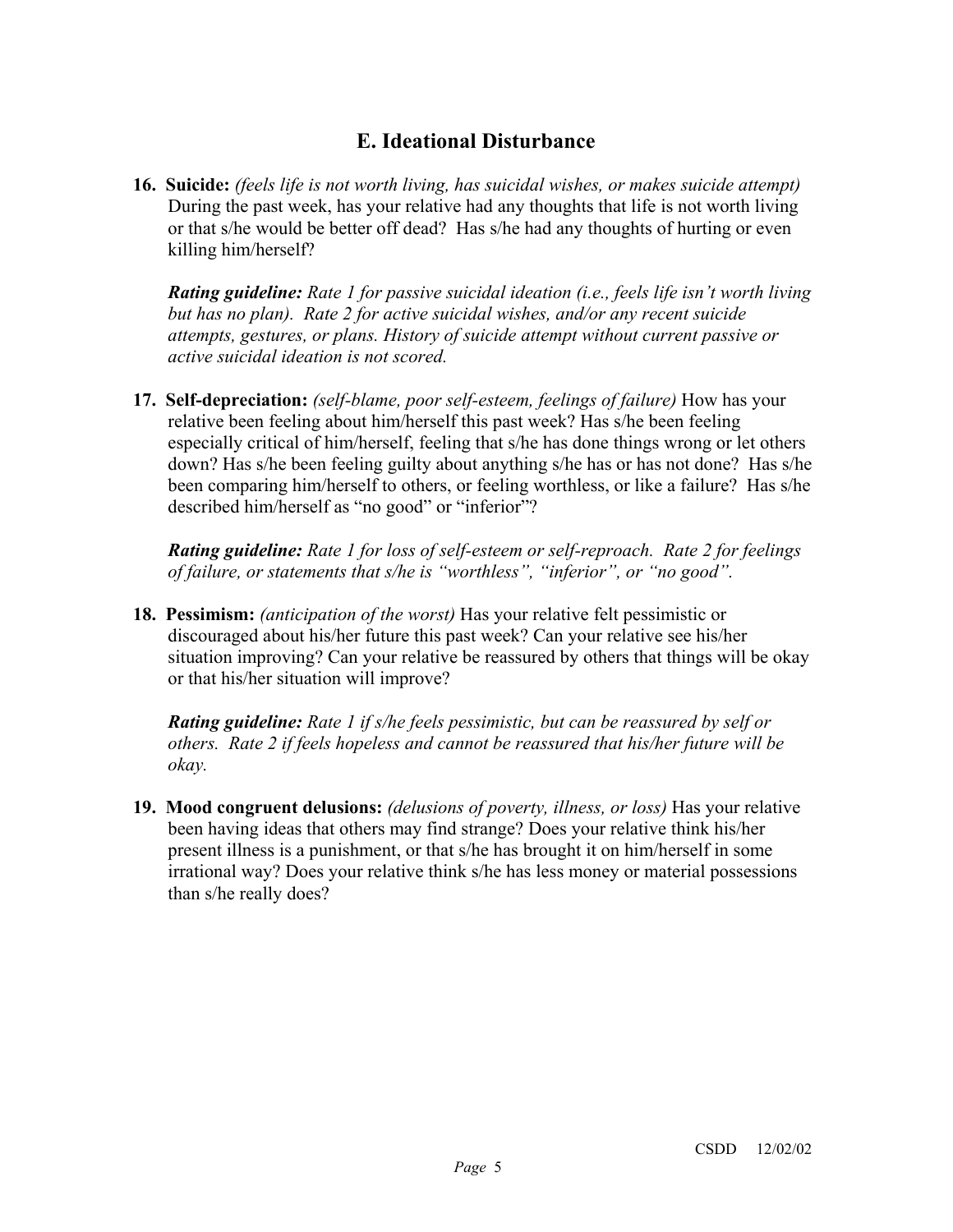#### **INTERVIEW WITH THE PATIENT**

Ratings of some patient interview items should be based principally on direct observation, i.e. anxiety, sadness, irritability, agitation, retardation. Questions to the patient can provide additional information on these items. The remaining items are scored based on the interview behavior and the patient's response to direct inquiry. **Interview Instructions:** I am going to ask you some questions about how you have been feeling **during the past week**.

#### **A. Mood Related Signs:**

**1. Anxiety:** *(anxious expression, ruminations, worrying)* Does the subject have an anxious, tense, distressed or apprehensive expression?

*Ask the patient:* Have you been feeling anxious this past week? Have you been worrying about things you may not ordinarily worry about, or ruminating over things that may not be that important?

**2. Sadness:** *(sad expression, sad voice, tearfulness)* Does the patient have a sad expression or sad voice? Is the patient tearful?

*Ask the patient:* Have you been feeling down, sad, or blue this past week? Have you been crying at all? How many days out of the past week have you been feeling like this? For how long each day?

**3. Lack of reactivity to pleasant events:** Is the patient able to respond to friendly or supportive remarks or to humor?

 *Ask the patient:* If a pleasant event were to occur today (i.e., going out with your spouse, friends, seeing your grandchildren), would you be able to enjoy it fully, or might your mood get in the way of your interest in the event or activity? Does your mood affect any of the following:

- vour ability to enjoy activities that used to give you pleasure?
- your surroundings?
- your feelings for your family and friends?
- **4. Irritability:** *(easily annoyed, short tempered)* Observe whether the patient is easily annoyed and short-tempered during the interview.

*Ask the patient:* Have you felt short-tempered or easily annoyed this past week? Have you been feeling irritable, impatient, or angry this week?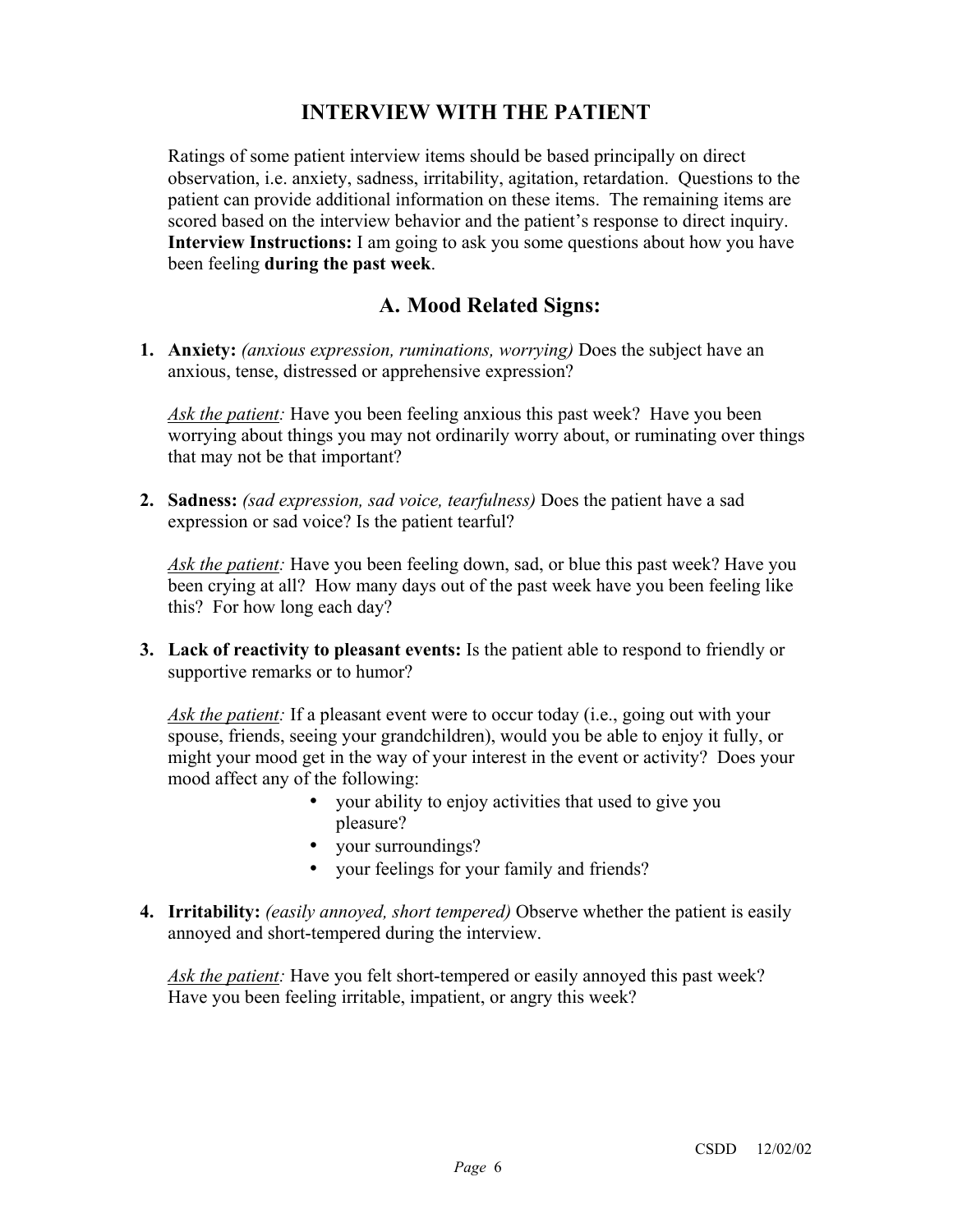#### **B. Behavioral Disturbance**

**5. Agitation:** *(restlessness, handwringing, hairpulling):* Observe the patient for behaviors such as playing with his/her hands, hair, hand-wringing, hair-pulling, and/or lip-biting.

 *Ask the patient:* Have you been fidgety or restless this past week? Have you been unable to sit still for at least an hour? Were you so physically agitated to the point that others noticed it?

- **6. Retardation:** *(slow movements, slow speech, slow reactions)* This item should be scored *exclusively on the basis of the rater's observations*. Retardation is characterized by:
	- slow speech
	- delayed response to questions
	- decreased motor activity and/or reactions.
- **7. Multiple physical complaints:** In the past week, have you had any of the following physical symptoms in excess to what is normal for you:
	- indigestion?
		- joint pain? • backaches?
			- headaches?

• constipation? • diarrhea?

• stomach cramps?

- muscles aches?
- frequent urination?  $\bullet$ hyperventilation (shortness of breath)?

• heart palpitations?

• sweating?

• belching?

 If *yes* to any of the above: How much have these things been bothering you? How bad have they gotten and how often have they occurred in the past week?

*Rating guideline: Do not rate symptoms that are side effects from taking medications or those that are only related to gastrointestinal ailments.* 

**8. Loss of interest:** *(less involved in usual activities – score only if change occurred acutely, or in less than one month)* How have you been spending your time this past week (not including work and chores)? Have you felt interested in what you usually like to do? Have you spent any *less* time engaging in these activities?

If *not* as interested, or has not been engaged in activities during the past week: Have you had to push yourself to do the things you normally enjoy? Have you *stopped* doing anything you used to do? Can you look forward to anything or have you lost interest in many of the hobbies from which you used to derive pleasure?

*Rating guideline: Ratings of this item should be based on loss of interest during the past week. This item should be rated 0 if the loss of interest is long-standing (longer than 1 month) and there has been no worsening during the past month. This item should be rated 0 if the patient has not been engaged in activities because of physical illness or disability or if the patient has persistent apathy associated with his/her dementia.*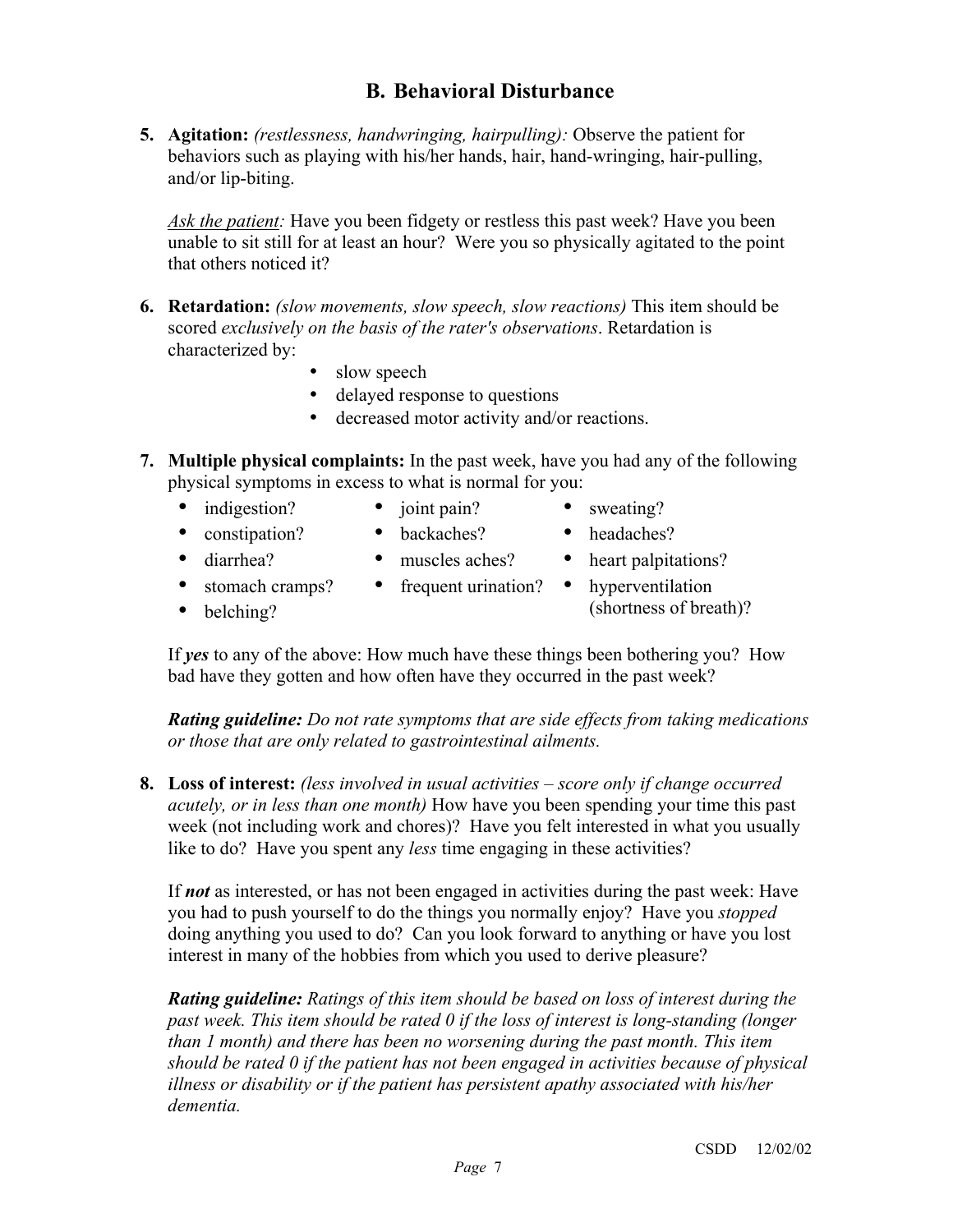# **C. Physical Signs**

**9. Appetite Loss:** *(eating less than usual)* How has your appetite been this past week compared to normal? Has it decreased at all? Have you felt less hungry or had to remind yourself to eat? Have others had to urge or force you to eat?

*Rate 1 if appetite loss but still eating on his/her own. Rate 2 if eats only with others' encouragement or urging.* 

**10. Weight Loss:** Have you lost any weight in the past month that you have not been trying to lose? (If not sure: are your clothes any looser on you?) If weight loss is associated with present illness (i.e., not due to diet or exercise): how many pounds have you lost?

*Rating guideline: Rate 2 if weight loss is greater than 5 lbs. in past month.* 

**11. Lack of energy:** *(fatigues easily, unable to sustain activities – score only if change occurred acutely, or in less than one month)* Does the patient appear fatigued or drained of energy?

*Ask the patient:* How has your energy been this past week compared to normal? Have you been tired all the time? Have you needed to take naps because of fatigue? Have you had any of the following symptoms due to lack of energy only (*not* due to physical problems):

- heaviness in limbs, back, or head?
- felt like you are dragging through the day?

 *Rating guideline: Ratings of this item should be based on lack of energy during the week prior to the interview. This item should be rated 0 if the lack of energy is longstanding (longer than 1 month) and there has been no worsening during the past month.* 

#### **D. Cyclic Functions**

**12. Diurnal variation of mood:** *(symptoms worse in the morning)* Regarding your mood (feelings and symptoms of depression), is there any part of the day in which you usually feel better or worse? (Or does it not make any difference, or vary according to the day or situation?)

 If *yes* to a difference in mood during the day: Is your depression worse in the morning or the evening? If worse in the morning: is this a mild or a very noticeable difference?

*Rating guideline: Diurnal variation of mood is only rated for symptoms that are worse in the morning. Variation of mood in the evening can be related to sundowning inpatients with dementia and should not be rated.*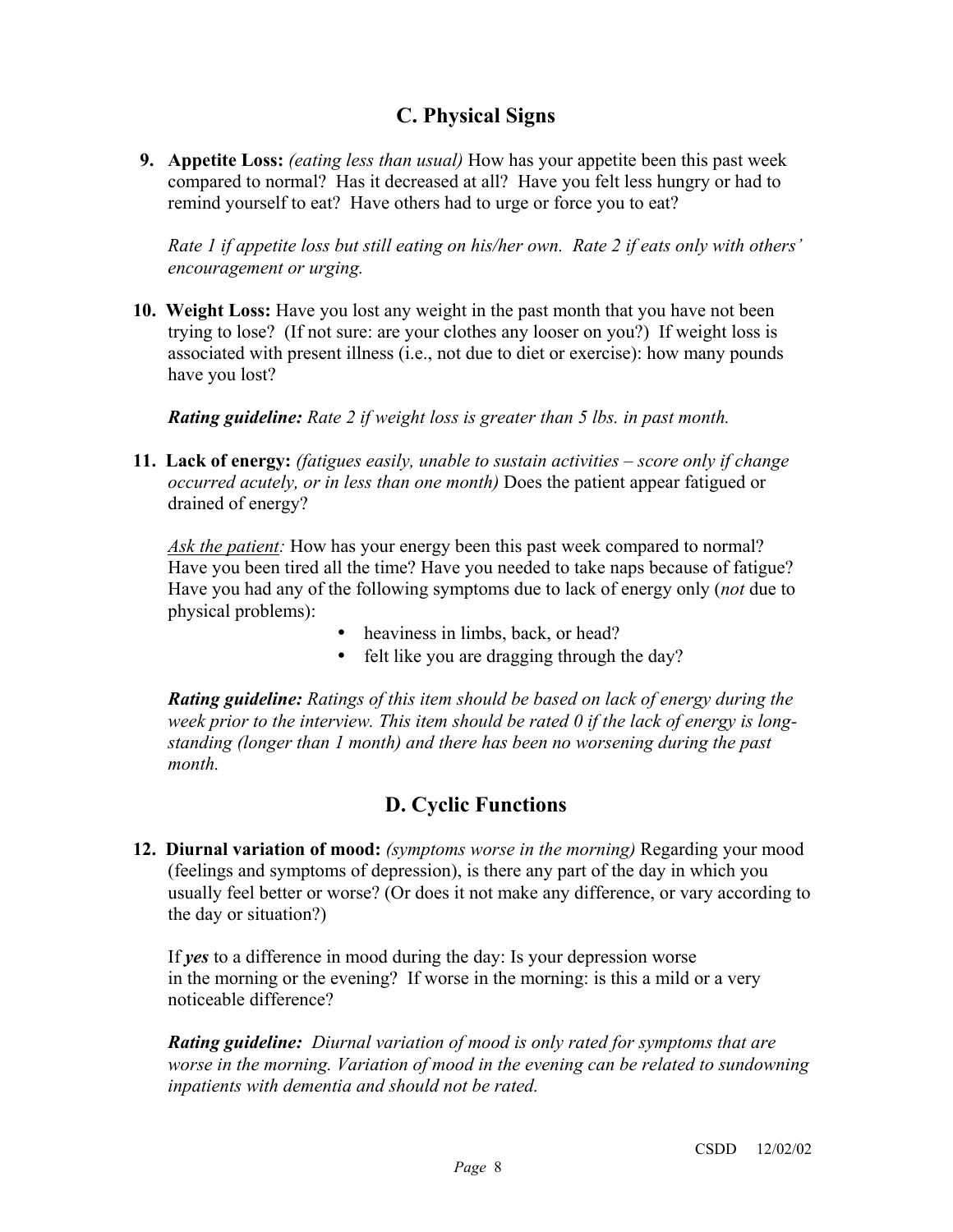**13. Difficulty falling asleep:** *(later than usual for this individual)* Have you had any trouble falling asleep this past week? Does it take you longer than usual to fall asleep once you get into bed (i.e., more than 30 min)?

*Rating guideline: Rate 1 if only the subject had trouble falling asleep a few nights in the past week. Rate 2 if s/he has had difficulty falling asleep every night this past week.* 

**14. Multiple awakenings during sleep:** Have you been waking up in the middle of the night this past week more than usual? If *yes*: do you get out of bed? Is this just to go to the bathroom and then you go back to sleep?

*Rating guideline: Do not rate if waking is only to go to the bathroom and then is able to fall right back asleep. Rate 1 if sleep has only been restless and disturbed occasionally in the past week, and has not gotten out of bed (besides going to the*  bathroom). Rate 2 if s/he gets out of bed in the middle of the night (for reasons other *than voiding), and/or has been waking up every night in the past week.* 

**15. Early morning awakenings:** *(earlier than usual for this individual)* Have you been waking up any earlier this week than you normally do (without an alarm clock or someone waking you up)? If *yes*: how much earlier are you waking up than is normal for you? Do you get out of bed when you wake up early, or do you stay in bed and/or go back to sleep?

*Rating guideline: Rate 1 if s/he wakes up on his/her own but then goes back to sleep. Rate 2 if s/he wakes earlier than usual and then gets out of bed for the day (i.e., s/he cannot fall back asleep).* 

# **E. Ideational Disturbance**

**16. Suicide:** *(feels life is not worth living, has suicidal wishes, or makes suicide attempt)*  During the past week, have you had any thoughts that life is not worth living or that you would be better off dead? Have you had any thoughts of hurting or even killing yourself?

*Rating guideline: Rate 1 for passive suicidal ideation (i.e., feels life isn't worth living). Rate 2 for active suicidal wishes, and/or any recent suicide attempts, gestures, or plans. History of suicide attempt in a subject with no passive or active suicidal ideation does not in itself justify a score.* 

**17. Self-depreciation:** *(self-blame, poor self-esteem, feelings of failure)* How have you been feeling about yourself this past week? Have you been feeling especially critical of yourself, feeling that you have done things wrong or let others down? Have you been feeling guilty about anything you have or have not done? Have you been comparing yourself to others, or feeling worthless, or like a failure? Have you felt "no good" or "inferior"?

*Rating guideline: Rate 1 for loss of self-esteem or self-reproach. Rate 2 for feelings of failure, or statements that s/he is "worthless", "inferior", or "no good".*